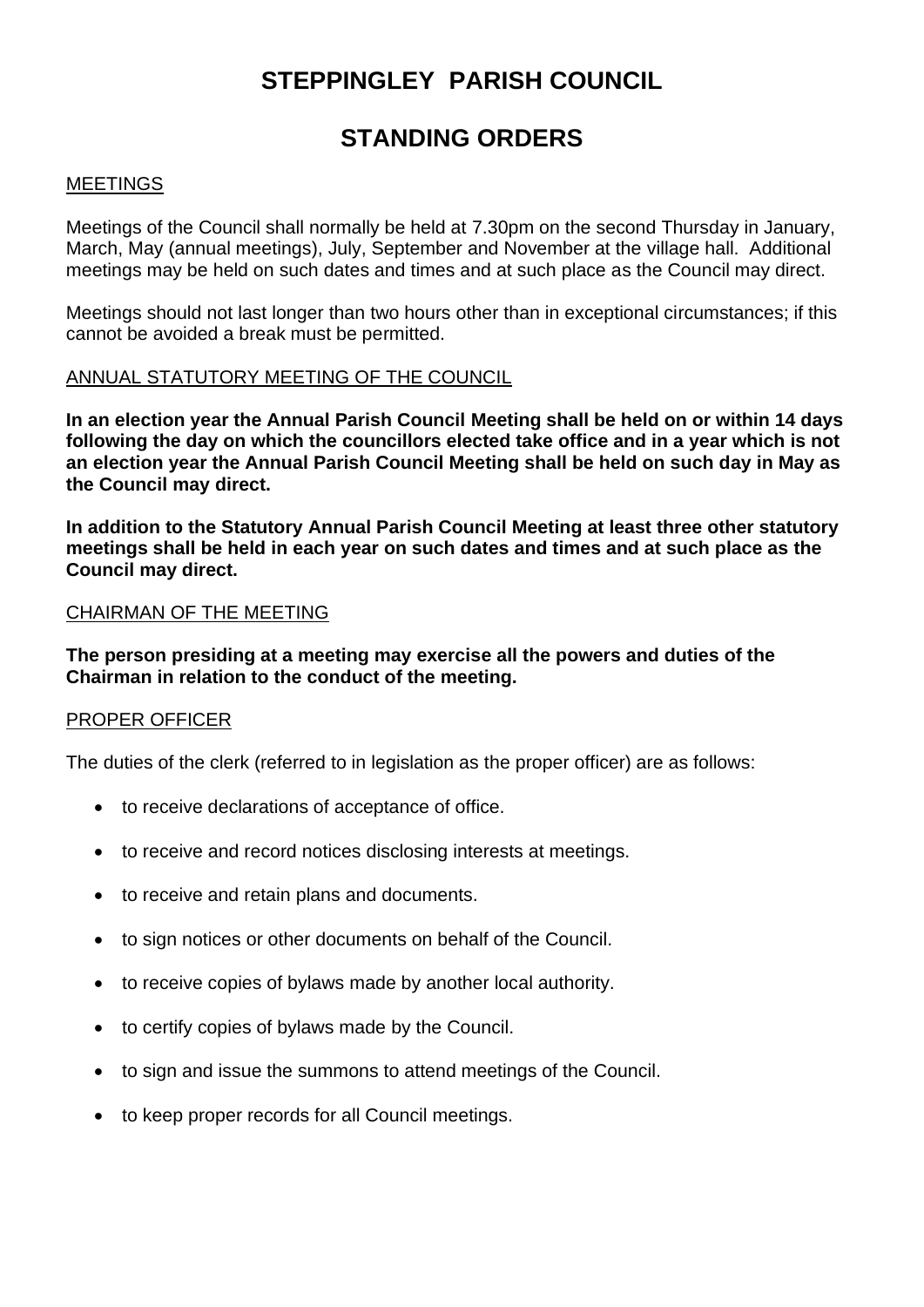# QUORUM OF THE COUNCIL

# **Three members of the total membership shall constitute a quorum at meetings of the Council.**

If a quorum is not present or if during a meeting the number of councillors present (not counting those debarred by reason of a declared interest) falls below the required quorum, the meeting shall be adjourned and business not transacted shall be transacted at the next meeting or on such other day as the Chairman may fix.

# VOTING

Members shall vote by show of hands or, if at least two members so request, by signed ballot.

**If a member so requires, the Clerk shall record the names of the members who voted on any question so as to show whether they voted for or against it. Such a request must be made before moving on to the next business.**

**(1) Subject to (2) and (3) below the Chairman may give an original vote on any matter put to the vote, and in any case of an equality of votes may give a casting vote whether or not he gave an original vote.**

**(2) If the person presiding at the annual meeting would have ceased to be a member of the council but for the statutory provisions which preserve the membership of the Chairman and Vice-Chairman until the end of their term of office he may not give an original vote in an election for Chairman.**

**(3) The person presiding must give a casting vote whenever there is an equality of votes in an election for Chairman.**

# ORDER OF BUSINESS

# **At each Annual Parish Council Meeting the first business shall be:-**

- to elect a Chairman of the Council
- to receive the Chairman's declaration of acceptance of office or, if not then received, to decide when it shall be received.
- in the ordinary year of election of the Council to fill any vacancies left unfilled at the election by reason of insufficient nominations.
- to decide when any declarations of acceptance of office which have not been received as provided by law shall be received.
- to elect a Vice-Chairman of the Council.
- to appoint representatives to outside bodies.
- to appoint committees and sub-committees.
- and shall thereafter follow the usual order of council business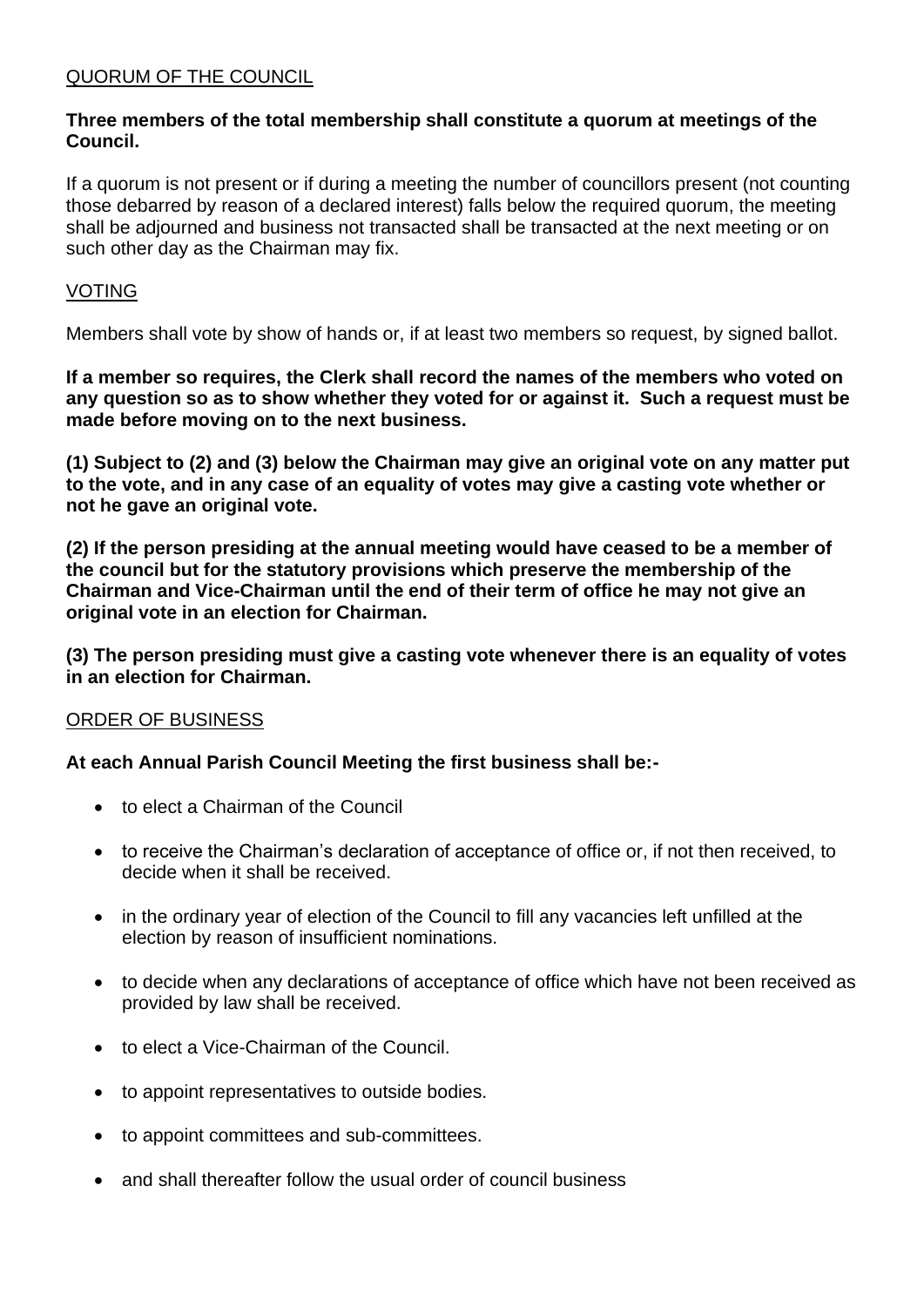**At every meeting other than the Annual Parish Council Meeting the first business shall be to appoint a Chairman (if the Chairman and Vice-Chairman be absent) and to receive such declarations of acceptance of office (if any) and undertaking to observe the Council's code of conduct as are required by law to be made or, if not then received, to decide when they shall be received.** 

After the first business has been completed, the order of business, unless the Council otherwise decides on the ground of urgency, shall be as follows:-

To read and consider the Minutes; provided that if a copy has been circulated to each member not later than the day of issue of the summons to attend the meeting, the Minutes may be taken as read.

- After consideration to approve the signature of the Minutes by the person presiding as a correct record.
- To deal with business expressly required by statute to be done.
- To dispose of business, if any, remaining from the last meeting.
- To receive such communications as the person presiding may wish to lay before the Council.
- To answer questions from Councillors.
- To receive and consider reports and minutes of committees.
- To receive and consider resolutions or recommendations in the order in which they have been notified.
- To authorise the sealing of documents.
- If necessary, to authorise the signing of orders for payment.

#### URGENT BUSINESS

A motion to vary the order of business on the ground of urgency may be proposed by the Chairman or by any member and, if proposed by the Chairman, may be put to the vote without being seconded, and shall be put to the vote without discussion.

#### RESOLUTIONS MOVED ON NOTICE

Except as provided by these Standing Orders, no resolution may be moved unless the business to which it relates has been put on the Agenda by the Clerk or the mover has given notice in writing of its terms and has delivered the notice to the Clerk at least 5 clear days before the next meeting of the Council.

The Clerk shall insert in the summons for every meeting all notices of motion or recommendation properly given in the order in which they have been received unless the member giving a notice of motion has stated in writing that he intends to move at some later meeting or that he withdraws it.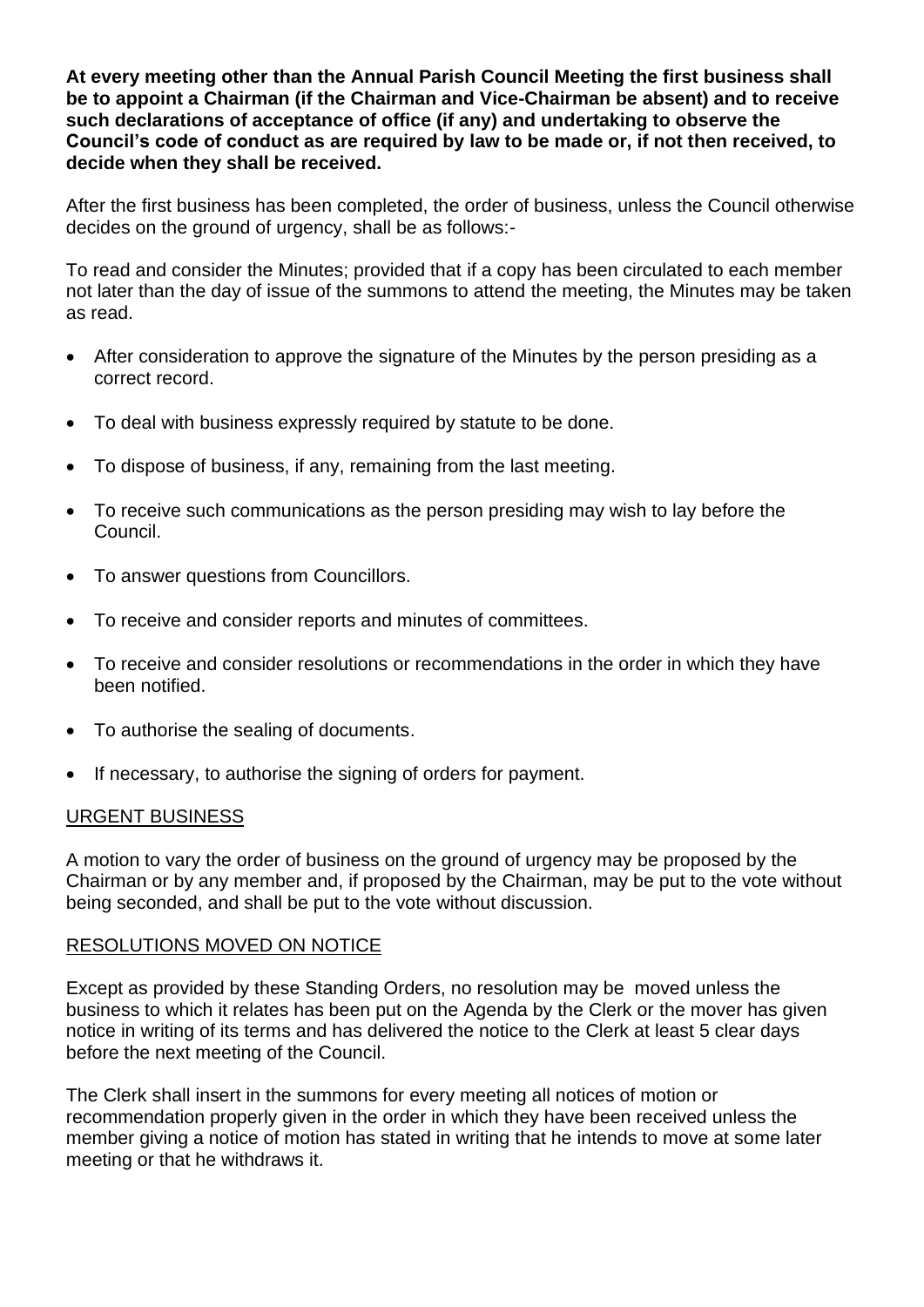If a resolution or recommendation specified in the summons is not moved either by the member who gave notice of it or by any other member, it shall, unless postponed by the Council, be treated as withdrawn and shall not be moved without fresh notice.

If the subject matter of a resolution comes within the province of a committee of the Council, it shall, upon being moved and seconded, stand referred without discussion to such committee or to such other committee as the Council may determine for report; provided that the Chairman, if he considers it to be a matter of urgency, may allow it to be dealt with at the meeting at which it was moved.

Every resolution or recommendation shall be relevant to some subject over which the Council has power or duties, which affects its area.

# RESOLUTIONS MOVED WITHOUT NOTICE

Resolutions dealing with the following matters may be moved without notice:

- to appoint a Chairman of the meeting.
- to correct the Minutes.
- to approve the Minutes.
- to alter the order of business.
- to proceed to the next business.
- to close or adjourn the debate.
- to refer a matter to a committee.
- to appoint a committee or any members thereof.
- to adopt a report.
- to authorise the sealing of documents.
- to amend a motion.
- to give leave to withdraw a resolution or amendment.
- to extend the time limit for speeches.
- to exclude the press and public.
- to silence or eject from the meeting a member named for misconduct.
- to give the consent of the Council where such consent is required by these Standing Orders.
- to suspend any Standing Order.
- to adjourn the meeting.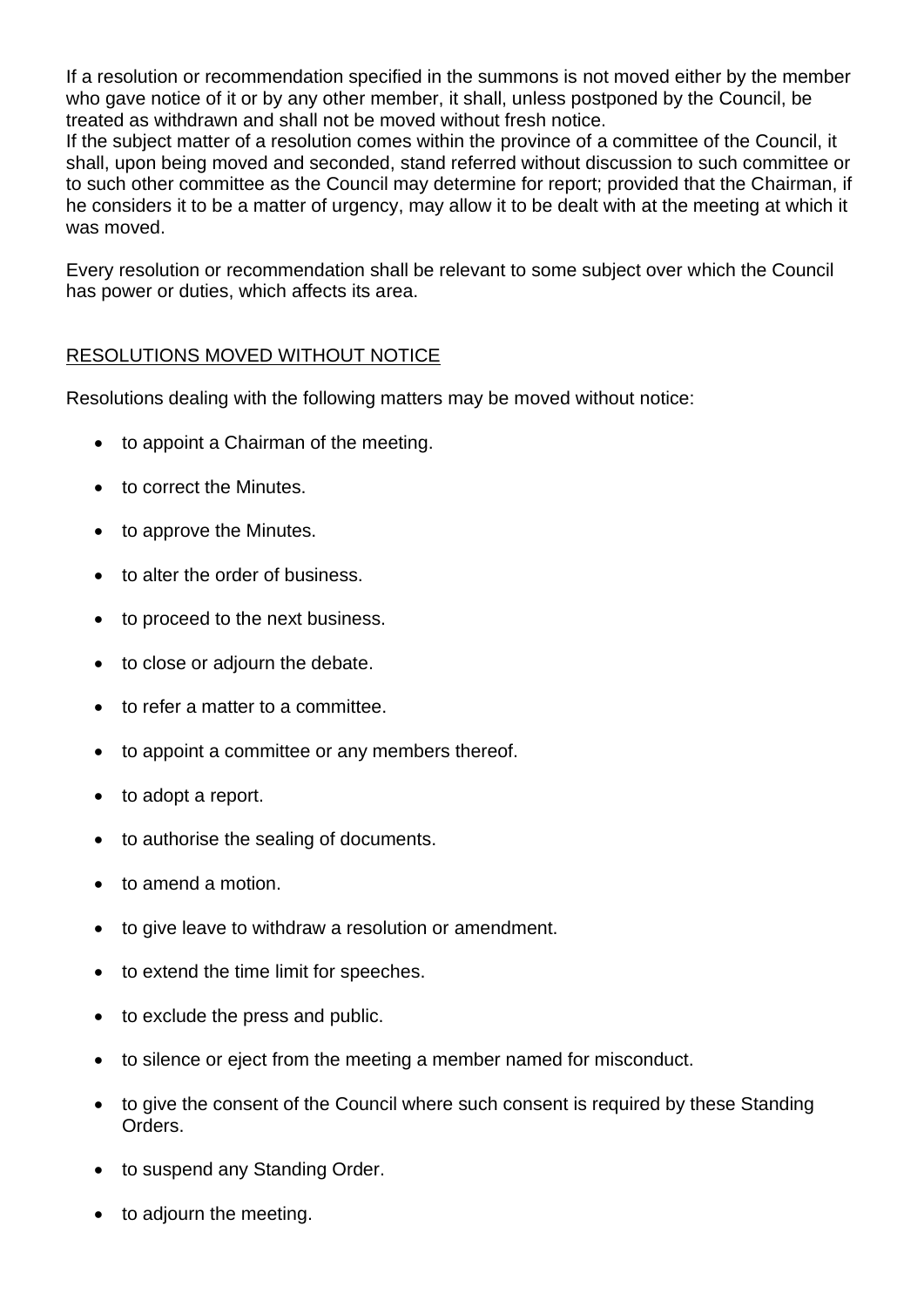# RULES OF DEBATE

No discussion of the Minutes shall take place except upon their accuracy. Corrections to the Minutes shall be made by resolution and must be initialled by the Chairman.

A resolution or amendment must be proposed and seconded and supported by a majority of members to be carried.

Members shall address the Chairman. If two or more members wish to speak, the Chairman shall decide who to call upon.

Whenever the Chairman speaks during a debate all other members shall be silent.

#### DISORDERLY CONDUCT

# **All members must observe the Code of Conduct.**

No member shall at a meeting persistently disregard the ruling of the Chairman, wilfully obstruct business, or behave irregularly, offensively, improperly or **in such a manner as to bring the Council into disrepute**. If, in the opinion of the Chairman, a member has broken these provisions, the Chairman shall express that opinion to the Council, and thereafter, any member may move that the member named be no longer heard or that the member named do leave the meeting, and the motion, if seconded, shall be put forthwith and without discussion. If either of these motions are disobeyed, the Chairman may adjourn the meeting or take such further steps as may reasonably be necessary to enforce them.

#### VOTING ON APPOINTMENTS

Where more than two persons have been nominated for any position to be filled by the Council and of the votes given there is not an absolute majority in favour of one person, the name of the person having the least number of votes shall be struck off the list and a fresh vote taken, and so on until a majority of votes is given in favour of one person.

# DISCUSSIONS AND RESOLUTIONS AFFECTING EMPLOYEES

If at a meeting there arises any question relating to the appointment, conduct, promotion, dismissal, salary or conditions of service, of any person employed by the Council, it shall not be considered until the Council or committee (as the case may be) has decided whether or not the press and public shall be excluded.

#### EXPENDITURE

Orders for the payment of money shall be authorised by resolution of the Council and signed by two members (other than routine office stationery, postage stamps etc. purchased by the Clerk). The RFO and two Councillors to be signatories.

#### BANKING

Two signatories to sign each cheque.

Signatories are to ensure that the amount on the invoice matches that on the cheque and counterfoil, initialling the cheque counterfoil.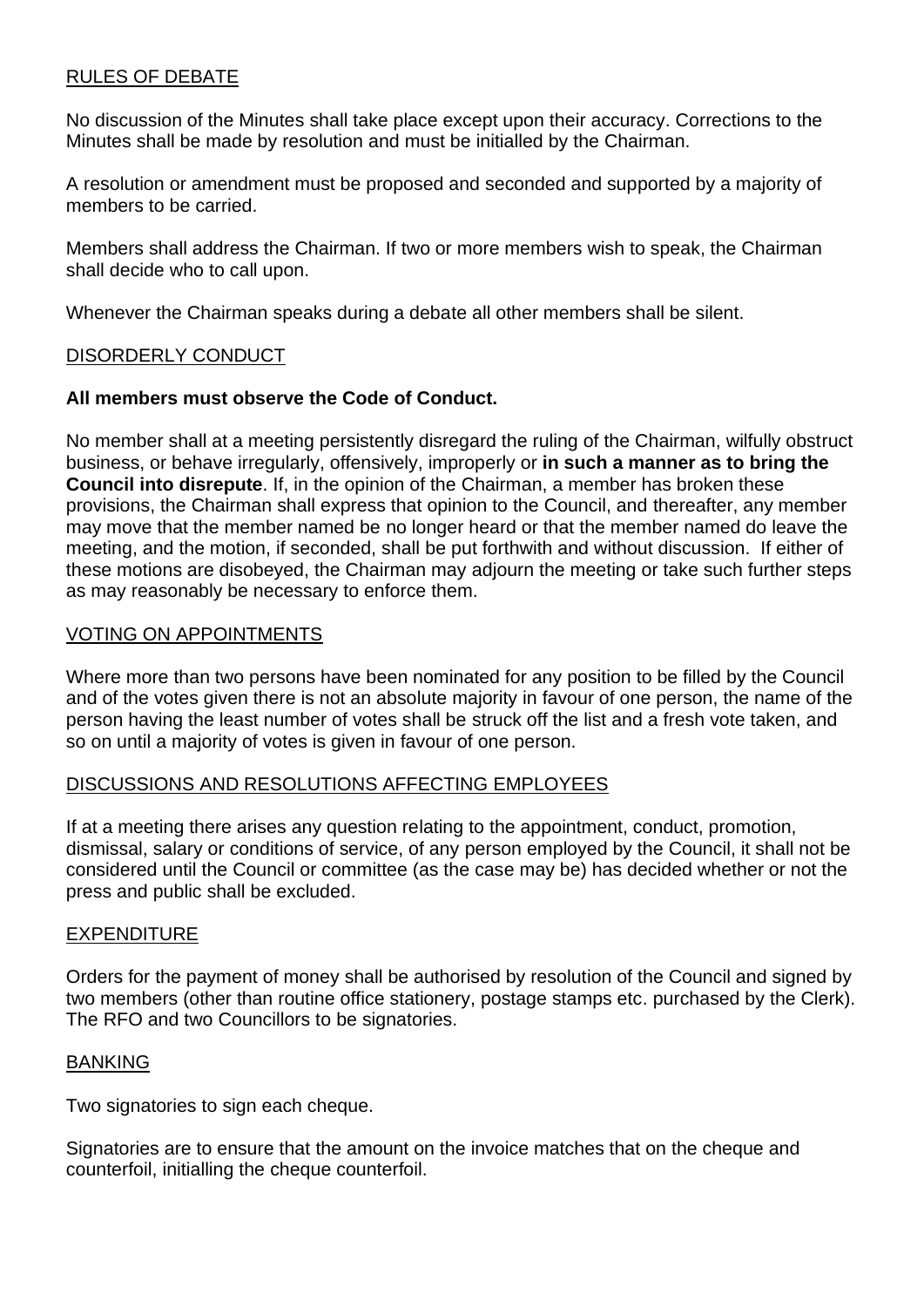The RFO to obtain bank balances in advance of each meeting for inclusion on the agenda and to prepare a bank reconciliation and budget statement.

The RFO to present bank statements and the bank reconciliation to the Parish Council quarterly.

# SEALING OF DOCUMENTS

A document shall not be sealed on behalf of the Council unless its sealing has been authorised by a resolution. Any two members of the Council named in the resolution may seal, on behalf of the Council, any document required by law to be issued under seal.

# COMMITTEES AND SUB-COMMITTEES

The Council may at its Annual Meeting appoint standing committees and may at any other time appoint such other committees as are necessary, but subject to any statutory provision in that behalf:-

shall not appoint any member of a committee so as to hold office later than the next Annual Meeting.

may dissolve or alter the membership of the committee.

# **Chairmen of committees and sub-committees shall in the case of an equality of votes have a second or casting vote.**

# ACCOUNTS AND FINANCIAL STATEMENT

All accounts for payment and claims upon the Council shall be laid before the Council. Where it is necessary to make a payment before it has been authorised by the Council, such payment shall be certified as to its correctness and urgency by the appropriate officer. Such payment shall be authorised by the Chairman or Vice-Chairman of the Council. All such payments shall be included in the next schedule of payments before the Council.

The Responsible Financial Officer shall supply to each member as soon as practicable after 31<sup>st</sup> March in each year a statement of the receipts and payments of the Council for the completed financial year.

The Statement of Accounts of the Council (which is subject to external audit) shall be presented to Council for formal approval at the appropriate time along with a copy of the annual return. Two members of the Council shall, twice a year in March and September, check the receipts and payments of the Council against bank statements.

# ESTIMATES/PRECEPT

The council shall approve written budgets for the coming financial year at its meeting in early January.

# INTERESTS

**If a member has a personal interest as defined by the Code of Conduct then s/he shall declare such interest as soon as it becomes apparent, disclosing the existence and nature of that interest as required.**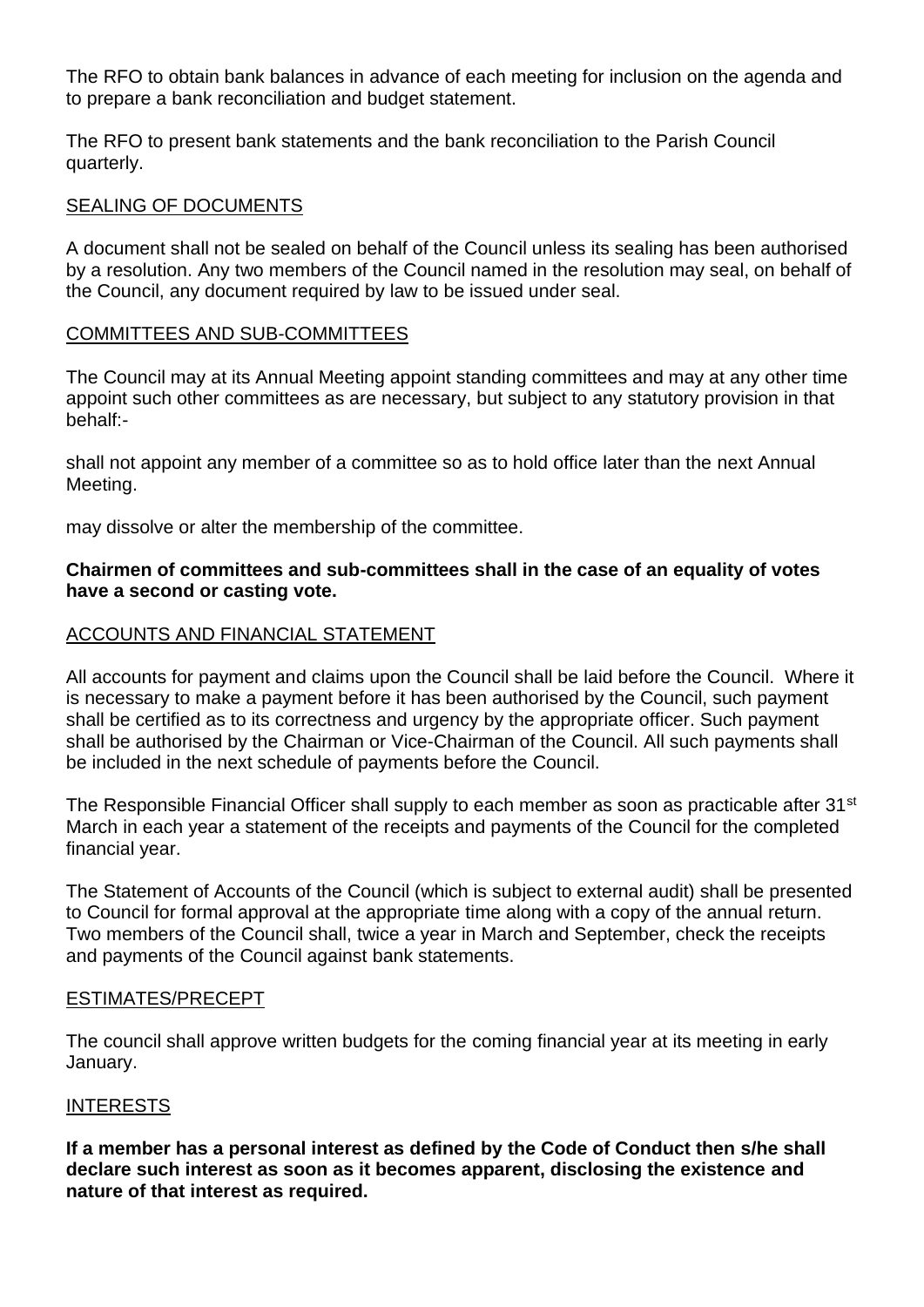**If a member who has declared a personal interest then considers the interest to be prejudicial, s/he must withdraw from the room or chamber during consideration of the item to which the interest relates.**

**The Clerk is required to compile and hold a register of members' interests.**

**Under Section 12 (2) of the Code of Conduct for Town and Parish Councils, where there is a prejudicial interest in any business of the authority, the member may attend a meeting but only for the purpose of making representations, answering questions or giving evidence relating to the business, provided that the public are also allowed to attend the meeting for the same purpose, whether under a statutory right or otherwise.**

# APPOINTMENTS

If a candidate for any appointment under the Council is to their knowledge related to any member of or the holder of any office under the Council, s/he and the person to whom s/he is related shall disclose the relationship in writing to the Clerk. A candidate who fails so to do shall be disqualified for such appointment, and, if appointed, may be dismissed without notice. The Clerk shall report to the Council or to the appropriate committee any such disclosure.

Canvassing of members of the Council or of any committee, directly or indirectly, for any appointment under the Council shall disqualify the candidate for such appointment. A member of the Council or of any committee shall not solicit for any person any appointment under the Council or recommend any person for such appointment or for promotion; but, nevertheless, any such member may give a written testimonial of a candidate's ability, experience or character for submission to the Council with an application for appointment.

# INSPECTION OF DOCUMENTS

A member may inspect any document in possession of the Council or a committee, and if copies are available shall, on request, be supplied for the like purpose with a copy.

# **All minutes kept by the Council and by any committee shall be open for the inspection of any member of the Council.**

# UNAUTHORISED ACTIVITIES

No member of the Council or of any committee or sub-committee shall in the name of or on behalf of the Council, inspect any lands or premises which the Council has a right or duty to inspect or issue orders, instructions or directions, unless authorised to do so by the Council or the relevant committee or sub-committee.

# ADMISSION OF THE PUBLIC AND PRESS TO MEETINGS

**The public and press shall be admitted to all meetings of the Council and its committees and sub-committees, which may, however, temporarily exclude** the public by means of the following resolutions;

*In accordance with Section 1.2 of Public Bodies (Admission to Meetings) Act 1960 agenda item X will be closed to members of the press and public.* The Council shall state the special reason for exclusion.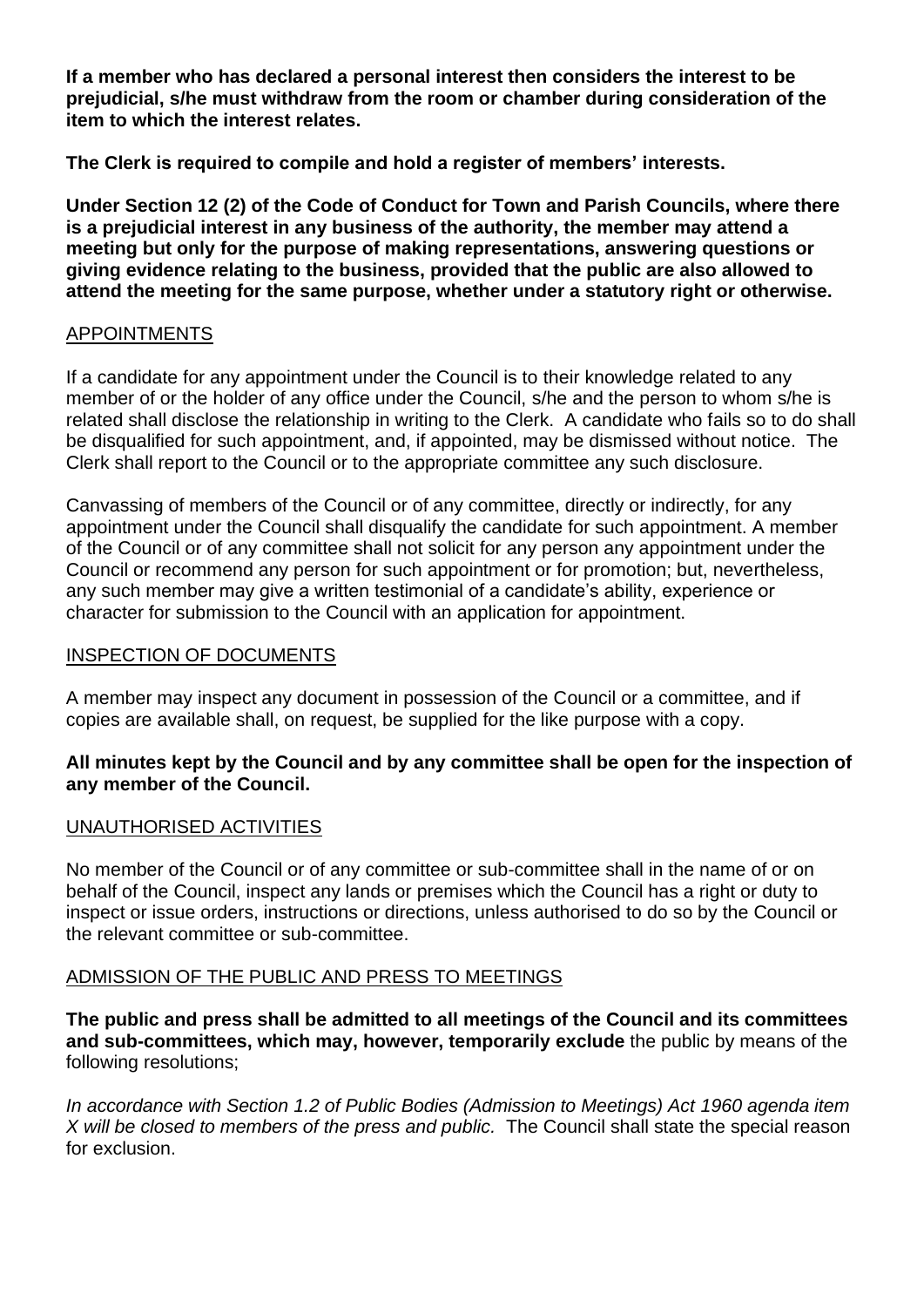At all meetings of the Council the Chairman may at his discretion and at a convenient time in the transaction of business, adjourn the meeting so as to allow any members of the public to address the meeting in relation to the business to be transacted at that meeting.

The Clerk shall afford to the press reasonable facilities for the taking of their report of any proceedings at which they are entitled to be present. There shall be no audio or video recording or photographs of the meeting without the express approval of the Council.

If a member of the public interrupts the proceedings at any meeting, the Chairman may, after warning, order that he be removed from the meeting and may adjourn the meeting for such period as is necessary to restore order.

# CONFIDENTIAL BUSINESS

No member of the Council or of any committee or sub-committee shall disclose to any person not a member of the Council any business declared to be confidential by the Council, the committee or the sub-committee as the case may be. Any member in breach of this Standing Order shall be removed from any committee or sub-committee of the Council by the Council.

# PLANNING APPLICATIONS

The Clerk shall, as soon as practicable, refer every planning application to the planning committee or the Council (if there is no planning committee).

# FINANCIAL MATTERS

The Council shall consider and approve Financial Regulations drawn up by the Responsible Financial Officer.

Such Regulations shall include detailed arrangements for the following:

- the accounting records and systems of internal control;
- the assessment and management of risks faced by the Council;
- the work of the Internal Auditor and the receipt of regular reports from the Internal Auditor
- . • the financial reporting requirements of members and local electors
- procurement policies

Any proposed contract for the supply of goods, materials, services and the execution of works with an estimated value in excess of £10,000 shall be procured on the basis of a formal tender as summarised below:

- a public notice of intention to place a contract to be placed in appropriate local newspapers or newsletters;
- a specification of the goods, materials, services and the execution of works shall be drawn up;
- tenders are to be sent, in a sealed marked envelope, to the Clerk by a stated date and time;
- tenders submitted are to be opened, after the stated closing date and time, by the Clerk and at least one member of Council;
- tenders are then to be assessed and reported to the appropriate meeting of Council or Committee.
- The Council, nor any Committee, is not bound to accept the lowest tender, estimate or quote.